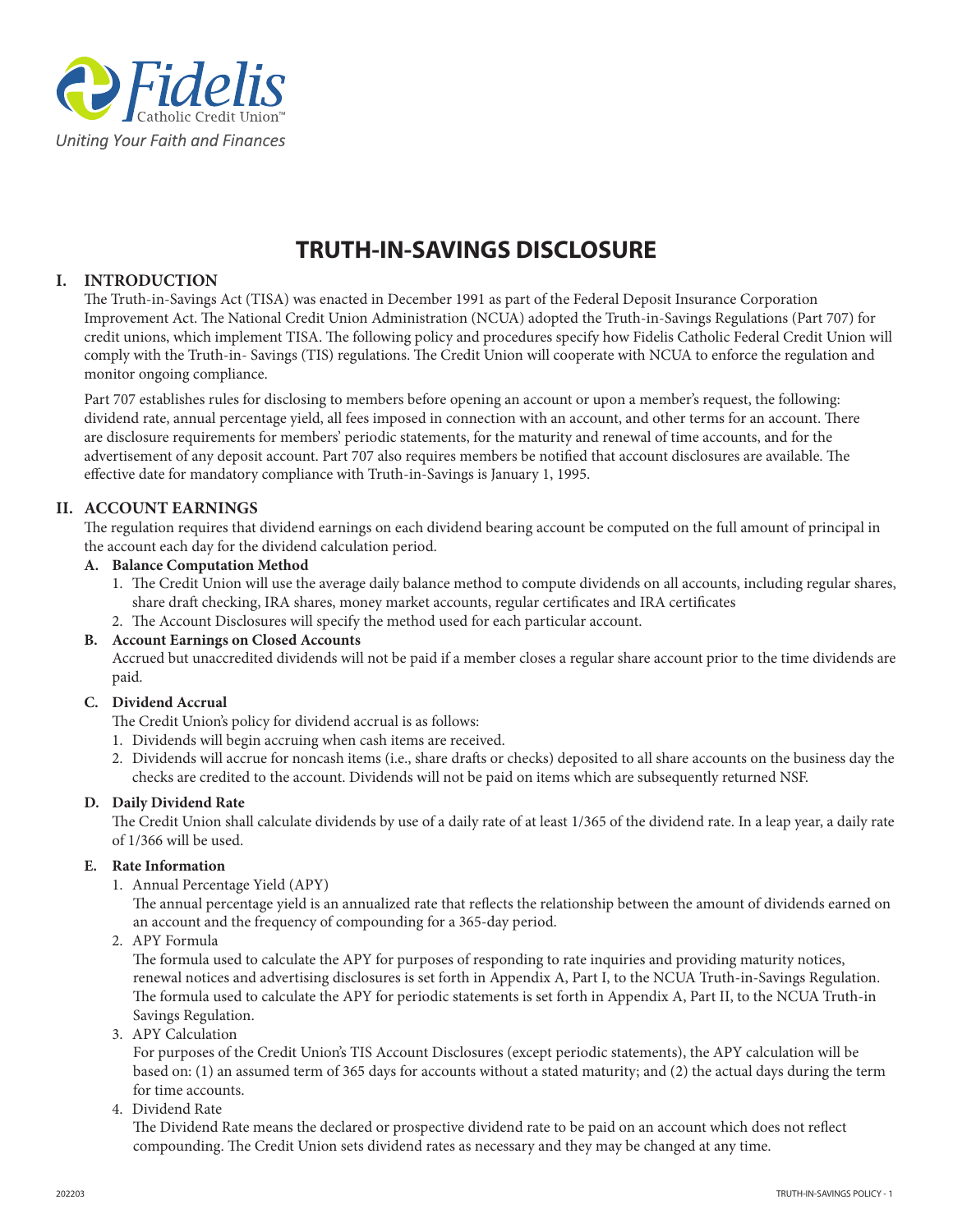# **Money Market Checking Account**

**Rate Information:** The dividend rates and annual percentage yields (APYs) for all levels of this account are stated on the website's rate page. Account with an average daily balance between \$5000.00 and \$49,999.00 will earn the lower dividend rate and accounts with an average daily balance of \$50,000.00 or more will earn the High Yield dividend. This is a variable rate account. The dividend rates and APYs may change at any time. The actual dividend is determined during the last week of the dividend period.

Withdrawals of the dividends will reduce actual earnings.

**Compounding and Crediting:** Dividends will be compounded and credited to this account monthly. The dividend period for this account is monthly. For example, the beginning date of the first dividend period of the calendar year is January 1st and the ending date is January 31st. All dividend periods follow this pattern of dates. The dividend declaration date for the MONEY MARKET CHECKING ACCOUNT follows the ending date of a dividend period, and for this example is February 1st. If you close your MONEY MARKET CHECKING ACCOUNT before the dividends are credited, you will not receive accrued dividends.

**Minimum Balance Requirement:** An average daily balance of \$5,000.00 is necessary to earn dividends. An average daily balance of \$50,000.00 is required to earn the Highest Yield dividend.

**Balance Computation Method:** We use the "average daily balance" method to calculate dividends on this account. This method applies the appropriate periodic rate to the average daily balance in the account for the period. The average daily balance is calculated by adding the balance in your account for each day of the period (one month) and dividing the total by the number of days in the period. Accruals of Dividends are calculated on the beginning balance of each day.

**Transaction Limitations:** During any statement period (a calendar month), you may make (3) debit transactions without incurring a fee. They may include a combination of over-the-counter withdrawals, preauthorized automatic or telephone transfers or check withdrawals. If you make more than (3) debit transactions during any statement period (a calendar month) against the available funds in the account, there could be a \$15.00 fee for each additional debit transaction.

**Nature of Dividends:** Dividends are paid from current income and available earnings, after required transfers to reserves at the end of the dividend period.

• • • • • • • • • • • • • • • • • • • • • • • • • • • • • • • • •

## **Share Certificates and IRA Certificates**

**Rate Information:** The dividend rates and annual percentage yields (APYs) for Share Certificates and IRA Certificates are stated on the website's rate page. The annual percentage yield assumes that dividends remain on deposit until maturity. A withdrawal of dividends prior to maturity will reduce earnings.

**Compounding and Crediting:** Dividends are compounded and credited monthly.

**Balance Computation Method:** We use the "average daily balance" method to calculate dividends on this account. This method applies a periodic rate to the average daily balance in the account for the period. The average daily balance is calculated by adding the balance in your certificate for each day of the period (one month) and dividing the total by the number of days in the period.

**Minimum Balance Requirements:** Share Certificates and IRA Certificates may be purchased in any dollar increment with a \$500.00 minimum purchase.

**Transaction Limitations:** After a Share or IRA Certificate is purchased, you may not add to the certificate balance. An early withdrawal penalty will be assessed for withdrawals before the maturity date.

**Renewal Policy:** All Share and IRA Certificates will renew automatically at maturity. You have a grace period of ten (10) calendar days after maturity in which to withdraw the funds without a penalty. Dividends will not be earned during the grace period if the certificate is not automatically renewed. For the renewal period, the rate and annual percentage yield (APY) have not yet been determined. The new rate and APY information will not be available on the maturity date of your current certificate as noted thereon. Please call the credit union at 303.424.5037 during regular business hours for your new certificate.

**Nature of Dividends:** Dividends are paid from current income and available earnings, after required transfers to reserves at the end of the dividend period.

**Nontransferable/Nonnegotiable:** Your Certificate is nontransferable and nonnegotiable. The funds in your certificate may not be pledged to secure any obligation of an owner, except obligations with the Credit Union.

**Accrual of Dividends:** Dividends are calculated on the beginning balance of each day.

**Early Withdrawal Penalties:** We may impose a penalty if you withdraw any of the principle before the maturity date. For the purposes of this disclosure, dividends that are compounded within the certificate are considered part of the principle. Withdrawal of paid dividends will be subject to early withdrawal penalties. For certificates of one year or less original maturity, the penalty is equal to all dividends earned to a maximum of 90 days dividends. For certificates over one-year original maturity, the penalty is equal to all dividends earned to a maximum of 180 days dividends.

• • • • • • • • • • • • • • • • • • • • • • • • • • • • • • • • •